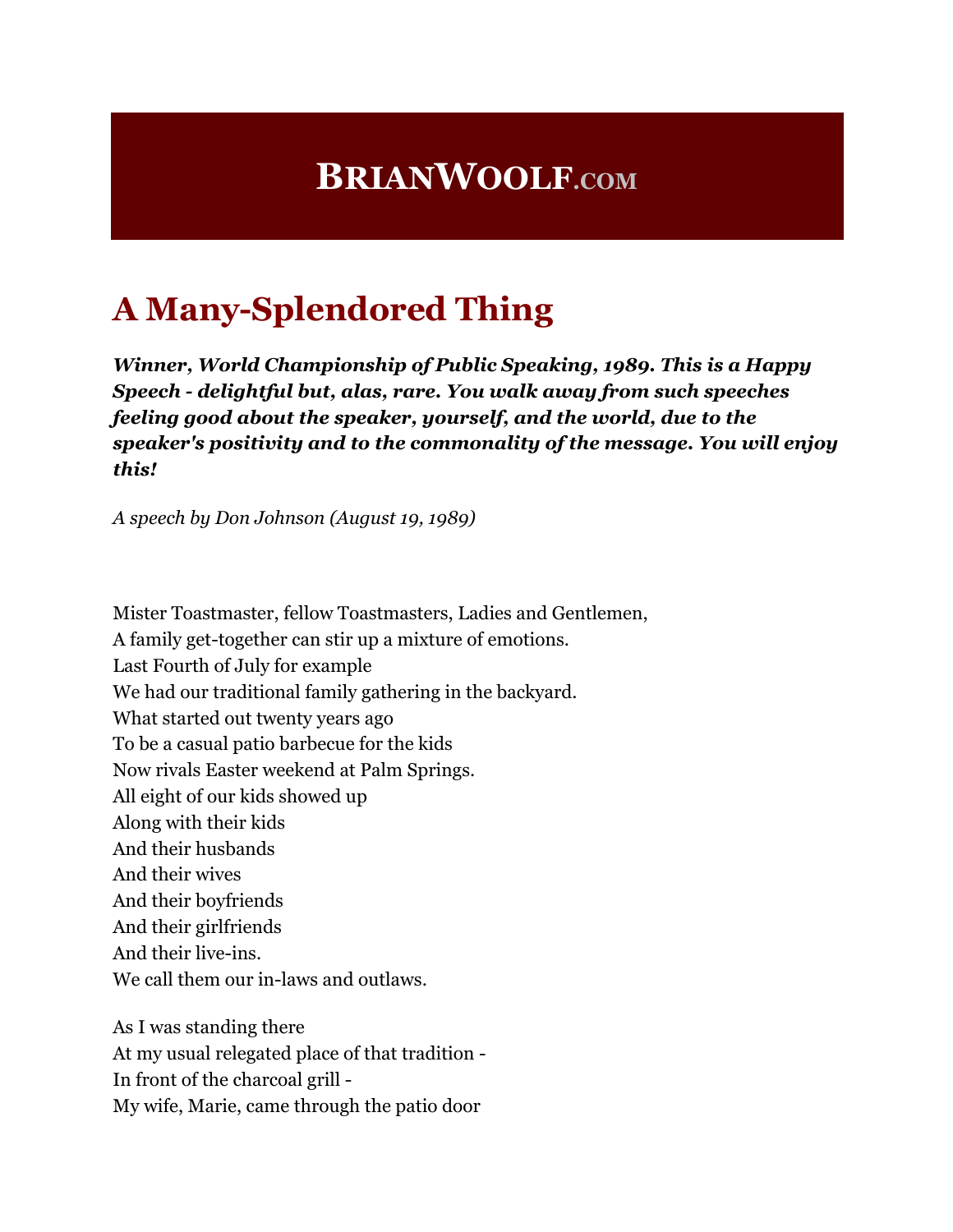Carrying another load of potato salad and strawberry jello. No sooner had she set it on the table When she watched it disappear in one massive slurp.

And after patting the heads and tousling the hair, And squeezing the bodies of all the little sibs within her reach, She meandered over to the grill to see how I was doing. As she did, the backyard din caught her attention. With a broad dramatic sweep of her arm, she indicated the yard full of bodies - "See what you did," she said.

"Now" - she said - "You could have had a boat and ski trips and even a Ferrari. Why, in the smiles of those three alone over there," And she pointed out Theresa, Bernie, and Celeste "Are three round trips to Hawaii, Two to Europe, And six to Bakersfield." I think she threw the last one in there just for the rhythm of it. But I had never heard anyone describe our kid's orthodontic work With such a poignant metaphor. What she said though, started me thinking. "Gee," I thought,

"I hope I've given them more than pretty smiles.

I hope I've put more into their heads than braces."

And I asked myself -

As I often ask myself and as I know you who are parents ask yourselves -

"Have I given them good values?

Do they appreciate what they should?

Do they treasure the things that should be treasured?"

Suppose we were allowed to pass onto our kids

Just one thing - one item - one jewel of wisdom

What would that be? - Work hard? Achieve? Be a success?

Those thoughts danced through my mind that warm July day

Along with the images

Of braces and metallic smiles,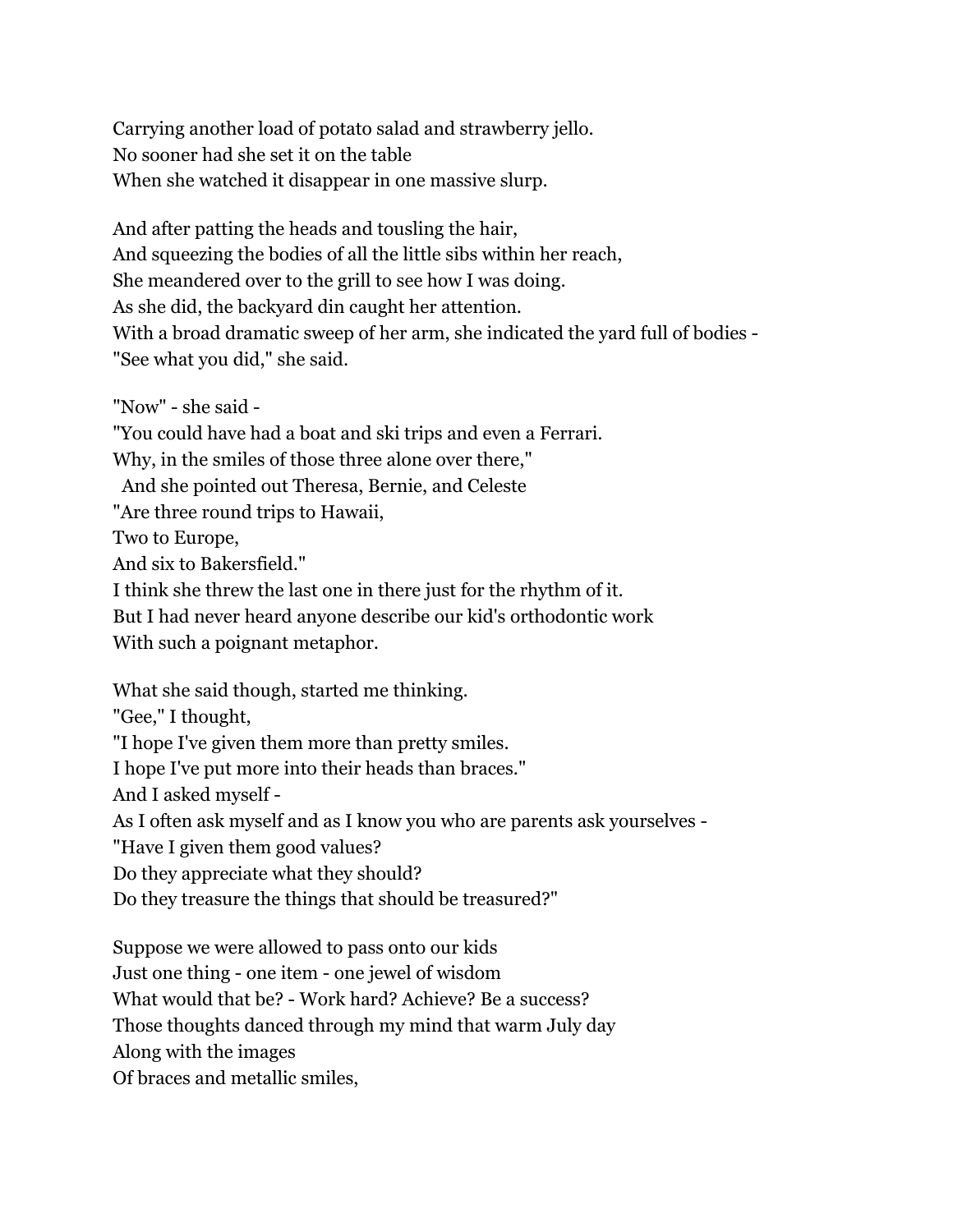Countless trips to the dentist, And Ferraris that will never call my garage home.

And at that moment, Celeste - our number three - came prancing by. She pecked me on the cheek, said, "I love you dad" and flitted off. Well, the smoke from the grill got into my eyes and made them tear. But her simple peck had answered my questions. Squinting through the haze - Drifting my way from the charcoal grill - At that mass of bodies - yelling, laughing, talking, playing. I could see it - I could feel it in the air - Just as I could feel it every time that sea of humanity got together. It was love. It was a contentment in being together. They truly cared for one another. I can be sure that when growing up under one roof

I was certain they would end up slitting each other's throats. But somewhere along the way this joy blossomed and there it was. And as far as my teaching it to them I think they taught more to me. For when I was growing up I could never tell my parents I loved them. The words just wouldn't come out. And they never said it to me. Oh, there was love - but no one ever said it. To say it in words Would show weakness and vulnerability. And by golly, we were always strong and invulnerable. But then I married an Italian. What a beautiful cultural background That allows you to say what should be said. And it lets you have more fun. Oh, you can bet that I tell my kids I love them now

And I say it to them often -

And they shower it back on me -

And it feels good.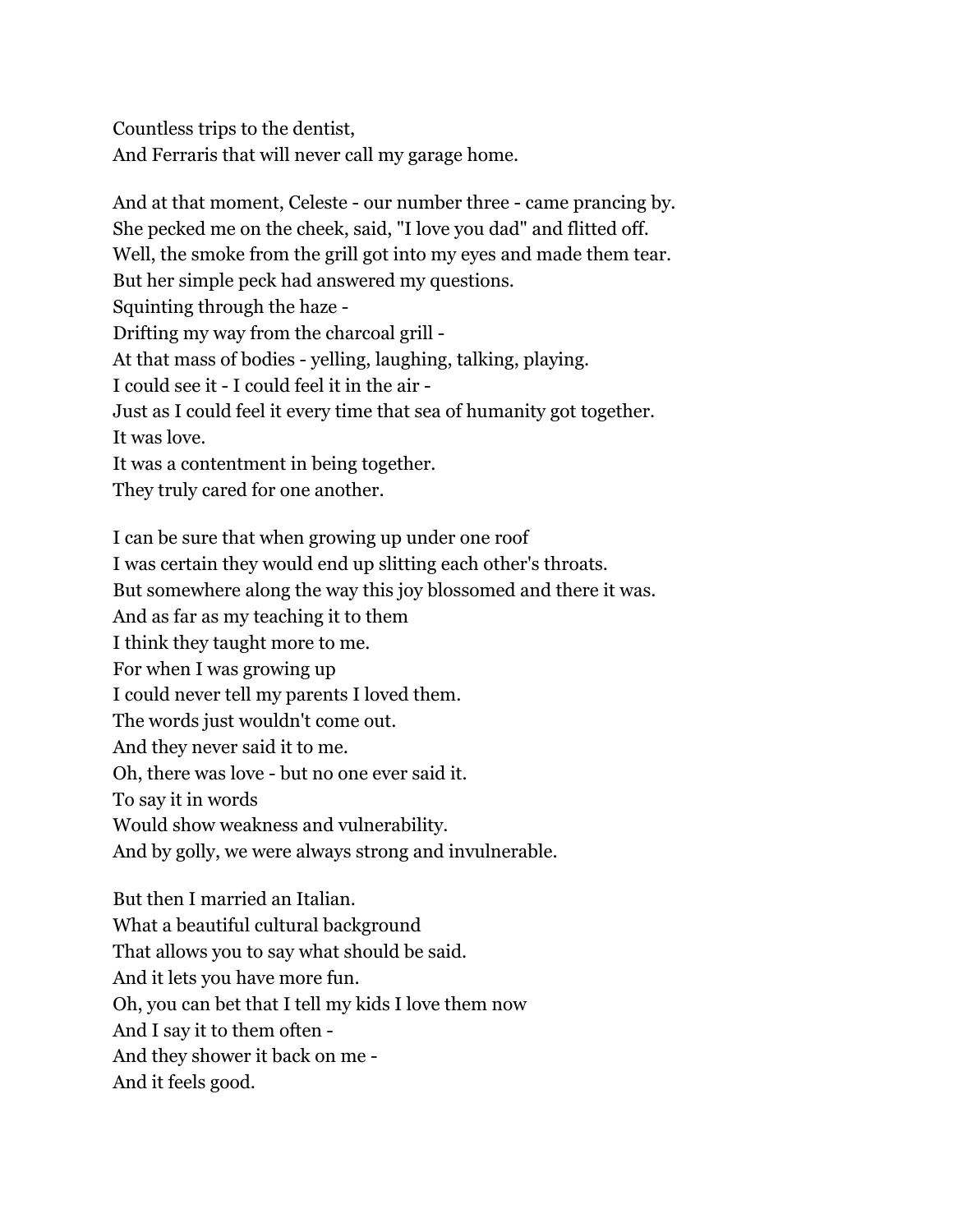They've taught me this one thing. That if we have that single possession - That ability to love - and be loved - and say it - Then all else falls into place - Achievement, happiness, success. Whether it's a close and intimate love - Such as that between husbands and wives Or parents and children Or the fellowship in a group like this. It's the most precious possession of all.

Perhaps, that's why Toastmasters is so successful Because you not only learn and grow But you give part of yourselves to each other - Your knowledge, your experience, your encouragement. And I don't have to tell you that you get so much more in return.

So if I could leave my kids with just one piece of advice, I would choose to return to them That which they and their mother gave to me. Love one another. Show it. Share it. Say it. Make that a part of building a better you. For that feeling we share - Call it camaraderie, call it conviviality, call it whatever you want, Will last longer than boats or ski trips or Ferraris. We cherish it more than we will trips to Hawaii or Europe or Bakersfield.

A man named Franklin Jones said it like this. He said, "Love doesn't make the world go round." He said, "Love is what makes the ride worthwhile."

*Copyright © 1989 Don Johnson. All rights reserved. This speech is available to watch on YouTube (click here), or search YouTube for Toastmasters Don Johnson.*

*Brian Woolf's comments: Wasn't it so easy to picture, and feel part of, this Californian extended family coming together for their 20th annual July 4 gathering in Don's backyard. The opening scene paints the picture and sets the mood: "What started as a casual patio barbecue for the kids now rivals Easter weekend at Palm Springs." We*